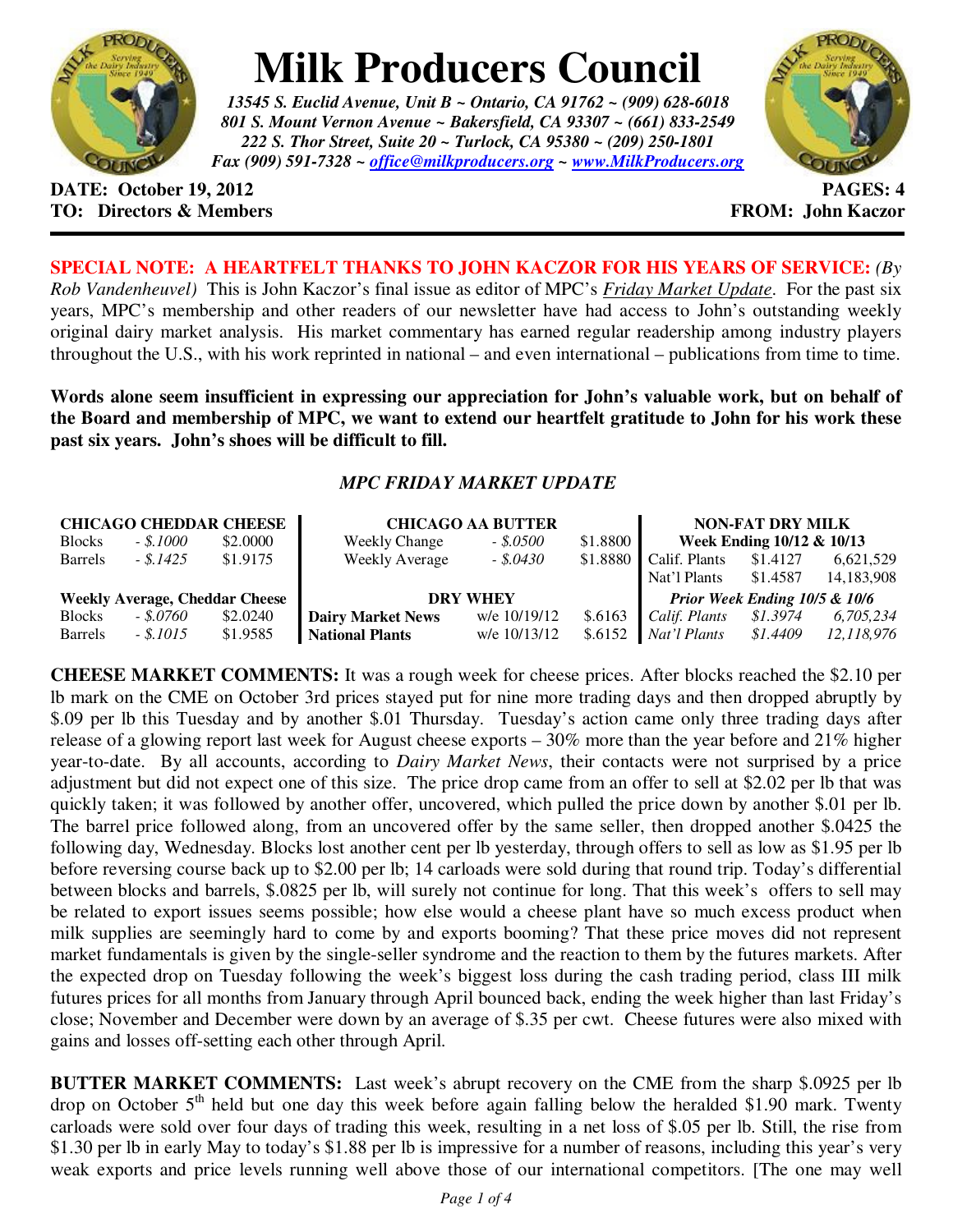follow from the other.] Domestic demand for butter (retail and food service sectors) continues to push upward while exports of butter and butterfat blends continued their prolonged slump. August exports were 45% below last August and year-to-date exports are 21.5% below last year's weak numbers. The recent apparent price weakness on the CME appears to stem mainly from buyers delaying placing orders in expectation of lower prices as the end of year approaches; price declines at about this time of year is a "normal" happening. Whether butter prices fall further or recover as they sometimes have near year-end depends on a basketful of factors ranging from basic supply and demand to individuals' attitudes and perceptions. The two most important basic factors at work is milk supply and end-of-month inventories which is rocketing downward at a pace equal to the sharp declines in 2008, 2009, and 2010. Current and future U.S. milk production is discussed in a following article. Butter futures were lower this week across the board through April, averaging \$.028 per lb down from last Friday's close.

**POWDER MARKET COMMENTS:** Exports of nonfat dairy powders are heading for a new record this year. August exports totaled 93.7 million lbs, the highest ever for that month and the fifth highest month on record. Year-to-date exports (through August) are 9% higher than last year. Prices for those exports, however, are not so great; this year's average export price, through August, for nonfat powders is \$.158 per lb lower than last year's average price, and this year's estimated average California plant price for nonfat dry milk is about \$.09 per lb lower than last year's average price for nonfat powder exports. *DMN* says buyers appear to continue to believe prices for NFDM should weaken even as the averages of the two reported price series continue to rise. For shipments last week prices reported to AMS rose \$.0182 per lb and the CWAP series rose \$.0153 per lb. A weakening in spot prices appears to be associated with a leveling out in domestic demand and some re-sales. Manufacturers seem content to hold on to what they can until a more clear picture of future milk supplies develops.

**WHEY PRODUCTS MARKET COMMENTS:** The market for dry whey varies from region to region. The northeast region is described as "very tight" by *DMN*, in balance in the west, and on the weak side in the central region. The respective "mostly" prices reflect those different market conditions, with transportation costs accounting for the differences between regions. August exports of dry whey were sharply lower (-27%) than the year before while exports of WPC were sharply higher (+28%). Year-to-date volumes are -9% and +15%, respectively. When their volumes and compositions are taken into consideration, the increase in WPC exports more than off-set the decrease in dry whey exports. A separate report on European exports shows "whey product" volumes in August rose by about 10% over last year. The west's "mostly" price this week averages \$.6163 per lb. The AMS average price for shipments last week rose \$.0148 per lb, to \$.6152 per lb. Futures prices this week for dry whey were unchanged for October and April and averaged \$.01 per lb lower from November through March.

\*\*\*

## **FRED DOUMA'S PRICE PROJECTIONS…**

**Oct 19 Est: Quota cwt. \$20.04 Overbase cwt. \$18.34 Cls. 4a cwt. \$17.77 Cls. 4b cwt. \$19.33 Last Week: Quota cwt. \$20.19 Overbase cwt. \$18.49 Cls. 4a cwt. \$17.71 Cls. 4b cwt. \$19.69** 

**\*\*\*** 

**GRASSROOTS PRODUCERS RALLY ONCE AGAIN IN SACRAMENTO; CDFA TRIES TO PRE-EMPT RALLY WITH A DISAPPOINTING "STATEMENT":** *(By Rob Vandenheuvel)* This past Thursday, a grassroots group of dairy farmers gathered once again on the steps of the California State Capitol Building, urging Governor Jerry Brown and his Secretary of the California Department of Food and Agriculture (CDFA), Karen Ross, to modify the Class 4b pricing formula and bring it in closer alignment with the prices being paid for milk being sold to cheese manufacturers around the country. The rally was a followup to a September  $13<sup>th</sup>$  rally held at the same location on the same issue (http://www.milkproducerscouncil.org/updates/091412.pdf). This issue has been thoroughly discussed in this newsletter, as CDFA has seen fit to provide a state-sponsored discount to California's cheese manufacturers by establishing monthly Class 4b prices that over the past two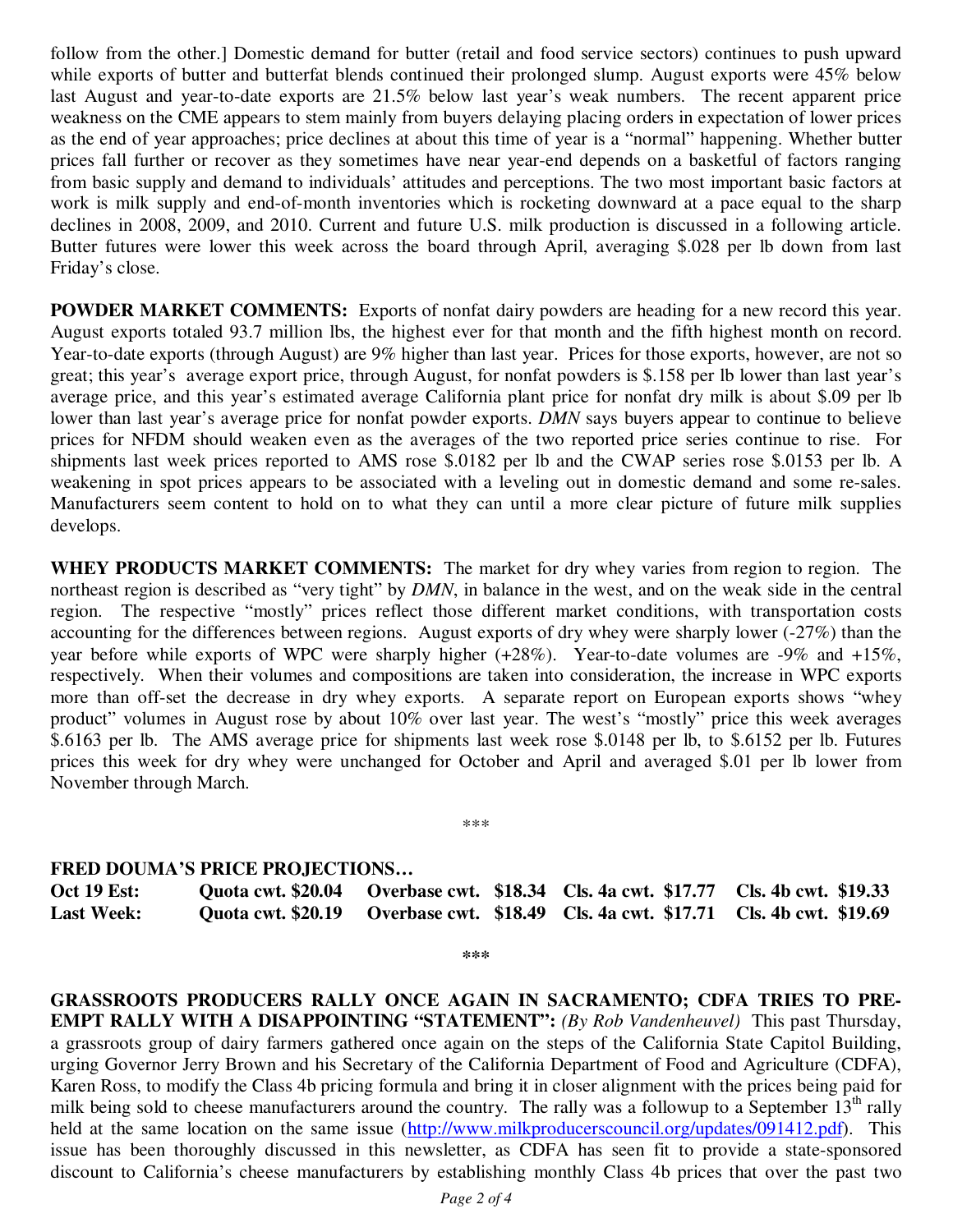years, have averaged about \$2.00 per hundredweight below the benchmark Class III price that is used to price milk sold to cheese plants in Federal Orders around the country.

In an obvious effort to pre-empt the rally, CDFA released a statement aimed at minimizing dairy farmers' concerns, "explaining" CDFA's inaction, and confusing the consuming public by making claims about the Class 1 pricing formula, which applies only to bottlers of fluid milk, and has nothing to do with the frustration dairy farmers have over the Class 4b price. MPC responded to CDFA's statement with a press release of our own, which if you haven't already seen it, can be found at: http://www.milkproducerscouncil.org/101812\_cdfa.htm.

As California's cheese manufacturers have enjoyed **a state-sponsored discount on the milk they buy – to the tune of more than \$633,000,000 since January 2010, and counting (take a minute to think about how much money that is…) – all on the backs of the roughly 1,600 California dairy farmers we have left in our State**, it has truly been mind-blowing to watch the extraordinary steps CDFA has taken to justify their inaction.

**WESTERN UNITED DAIRYMEN ANNOUNCES PLAN TO WORK ON A BILL TO MODIFY CALIFORNIA'S CLASS 4B PRICE:** *(By Rob Vandenheuvel)* This afternoon, Western United Dairymen – a fellow dairy trade association based in Modesto, CA – announced plans "to advance a bill in the California legislature that would more closely align the whey value in the California 4b formula with the regulated minimum price for whey found in surrounding states."

**MPC applauds Western United Dairymen in this announcement.** Secretary Karen Ross and the CDFA was given the responsibility many years ago by the California legislature to establish fair prices for milk produced and sold in California. However, it has become clear to those of us on the producer side of this industry that CDFA is failing in their state-mandated responsibility to provide a price that is in a "reasonable and sound economic relationship" with what comparable milk is sold for around the country; and their unwillingness to rectify the situation is coming at **a devastating financial cost to the California dairy families**.

**SEPTEMBER MILK PRODUCTION FALLS BELOW LAST YEAR'S LEVEL:** *(by J. Kaczor)* USDA's report on September milk production, released today, corrects some numbers for July and August, adding cows and more milk per cow which, of course, means more milk for those months. The updates added 16 million lbs of milk for July and 47 million lbs for August. That brought August production back to a statistical tie with last year instead of the 0.3% decline that had been reported. According to USDA, September's milk cow numbers dropped by 27,000 from August and by 6,000 from last September. Production per cow for the month was 7 lbs lower than a year ago. Milk production was 75 million lbs less than last year, a drop of 0.5% for the month.

This substantial drop in number of milk cows is something that was expected since June, which had 21,000 fewer cows than May. But the subsequent month-to-month declines following June were 11,000 in July and 6,000 in August. August still had 22,000 more cows than a year earlier. It appears a considerable percentage of the heavy

culling that began in mid-April was being restocked or off set by other producers' expansions. So, it now appears September could represent the tipping point for U.S. milk production.

The chart shown here compares this year's number of U.S. milk cows to the numbers for the preceding three years. It is hard to picture the numbers for this year leveling off, much less turning about. [Last month's report, given the trend up to that time carried a different opinion: "it would not be surprising for the decline in number of milk cows to at least flatten out for the balance of the year."] That is not to say it could